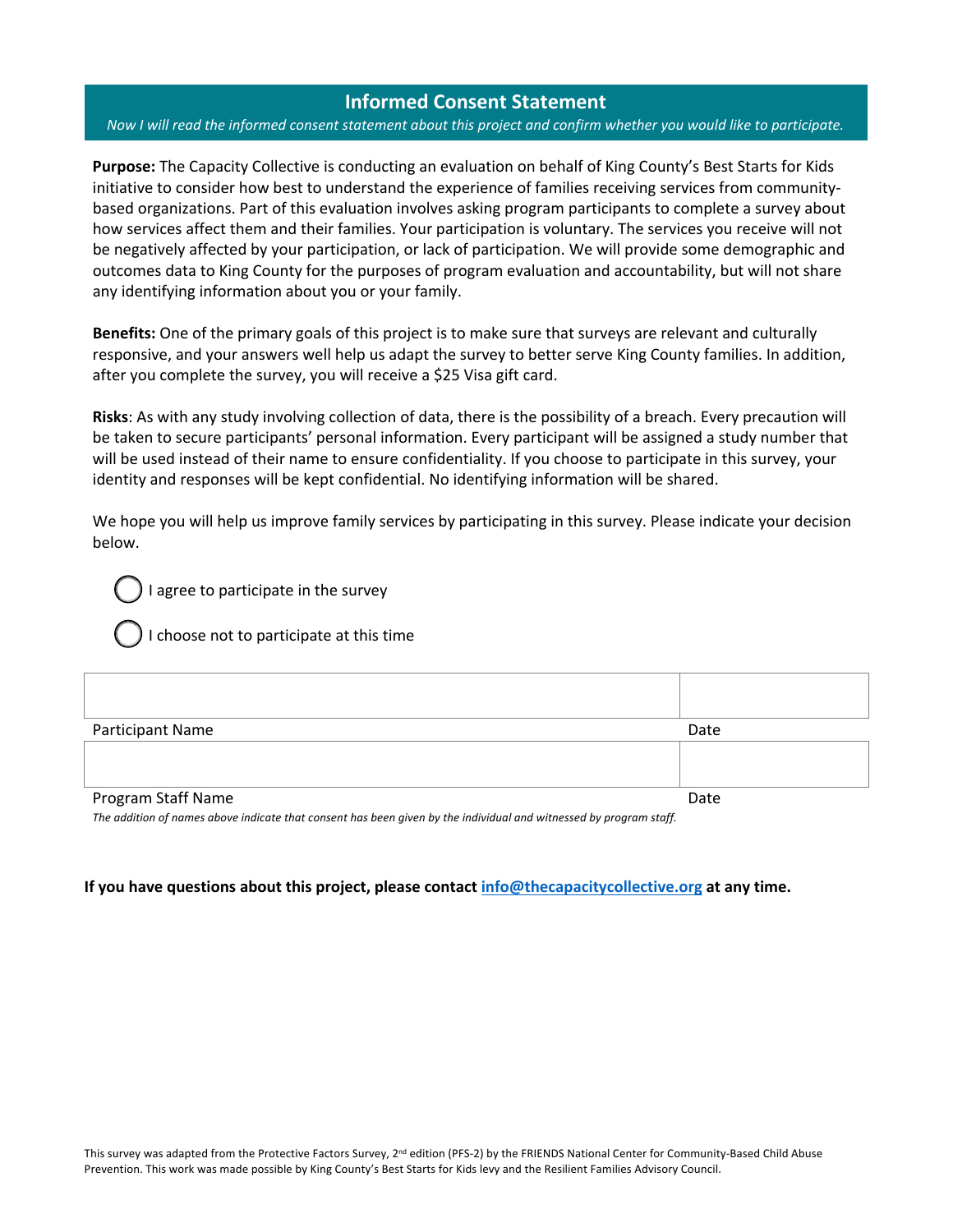| <b>Program Information Form</b><br>Surveyor: Fill out this page before starting the survey with the participant.                                                   |                                                     |  |                       |                                          |  |  |
|--------------------------------------------------------------------------------------------------------------------------------------------------------------------|-----------------------------------------------------|--|-----------------------|------------------------------------------|--|--|
| Interviewer Name:                                                                                                                                                  |                                                     |  | Type of<br>Interview: | $\bigcup$ Virtual (online)<br>JIn-person |  |  |
| Client receives services from<br>(organization name):                                                                                                              |                                                     |  | CC Only:              |                                          |  |  |
| Do you (interviewer) already know this family through the work of this organization<br>Yes<br>$\mathbf{I}$<br>or through a personal relationship?<br>No<br>$\perp$ |                                                     |  |                       |                                          |  |  |
| Date Client Started Services:<br>Date Client Stopped Services<br>$(if$ applicable):                                                                                |                                                     |  |                       |                                          |  |  |
| Date Survey<br>Completed:                                                                                                                                          | Survey<br><b>Start Time:</b>                        |  | Survey<br>End Time:   |                                          |  |  |
| Is English the participant's<br>$\Box$ Yes<br>first language?<br><b>No</b>                                                                                         | If no, what is the participant's<br>first language? |  |                       |                                          |  |  |

Introduce the Survey with the following script:

*"Today I will be asking you to complete a survey to help us understand the needs of the families receiving services from organizations in King County. The survey has questions about your experiences as a parent/caregiver. We are currently testing this survey to make sure that the questions are clear and understandable and work well for parents/caregivers. After you complete the survey, I will be asking you a few questions about the survey itself to get your feedback on it.*

*At any time, you can choose to skip the whole survey, part of the survey, or any question on the survey. You and your family will not lose services or be penalized in any way if you do not finish the survey.*

*Your information will be confidential, and we will not put your name on the survey. The answers you provide will not negatively change the services you receive. Please feel free to stop me at any time to ask questions or if you feel uncomfortable. Do you have any questions right now?"*

If any, answer the participants' questions at this time.

#### **STAFF INSTRUCTION ONLY:**

To ensure high quality, comparable survey data, it is important that the staff administering the PF-KCS give the same answers when participants ask questions about survey items. If a family asks for more detail, staff can say:

*"There are no right or wrong answers, and this is all the information I can tell you. Please respond the way that makes the most sense to you and your family and remember you can skip questions at any time."*

When delivering the survey, staff will read each statement to the family, followed by the answer choices. Staff will mark the answer given by the family.

Staff should make a note of specific survey questions that elicit questions from participants, and when possible, what question(s) the participant asked. This will help us understand if certain questions may be problematic and why.

| A. Surveyor comments for |
|--------------------------|
| the above section:       |
|                          |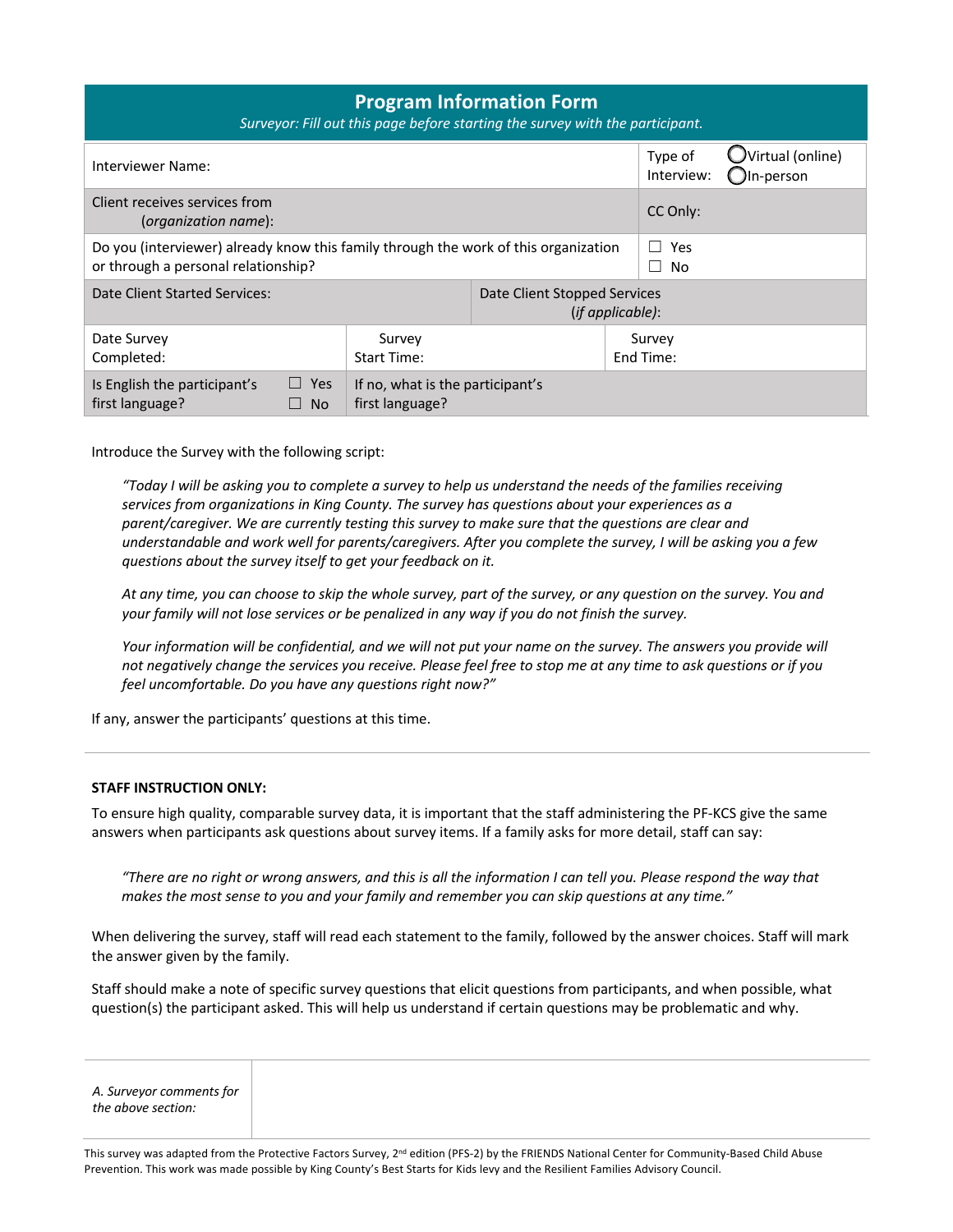# **Protective Factors – King County Survey (PF-KCS)**

*Now we will start with the survey. I will read each question and the answer choice, then give you time to respond.*

|    |                                                          |                                                                                                    |                                                                                                                                  | Strongly<br>Agree | Agree      | Neither<br>Agree nor<br><b>Disagree</b>                              | <b>Disagree</b> | Strongly<br>Disagree | Prefer<br>Not to<br>Answer |
|----|----------------------------------------------------------|----------------------------------------------------------------------------------------------------|----------------------------------------------------------------------------------------------------------------------------------|-------------------|------------|----------------------------------------------------------------------|-----------------|----------------------|----------------------------|
| 1. | problems in our lives.                                   |                                                                                                    | In general, my family knows we are strong enough to solve                                                                        | $\Box$            | $\Box$     | O                                                                    | $\bigcirc$      | $\bigcirc$           | 67                         |
| 2. |                                                          | Our family traditions are important to us.                                                         |                                                                                                                                  | ∩                 | O          | $\Box$                                                               | □               | n                    |                            |
| 3. |                                                          |                                                                                                    | In general, my family works together to solve problems.                                                                          | 0                 | $\bigcirc$ | $\bigcirc$                                                           | $\bigcirc$      | O                    |                            |
|    | <b>B.</b> Surveyor comments<br>for the above section:    |                                                                                                    |                                                                                                                                  |                   |            |                                                                      |                 |                      |                            |
| 4. |                                                          |                                                                                                    | I feel like I'm always telling my child(ren) "no" or "stop."                                                                     | $\Box$            | $\bigcirc$ | $\Box$                                                               | $\Box$          | $\Box$               | ( 1                        |
| 5. | feeling.                                                 | How I respond to my child(ren) depends on how I'm                                                  |                                                                                                                                  | O                 | $\bigcirc$ | $\bigcirc$                                                           | О               | $\bigcap$            |                            |
| 6. |                                                          | It is important to show that you understand your<br>child(ren)'s feelings when they misbehave.     |                                                                                                                                  | $\Box$            | $\Box$     | $\Box$                                                               | □               | ∩                    |                            |
| 7. | child(ren) turn out.                                     | Parents/caregivers have a big impact on how their                                                  |                                                                                                                                  | ∩                 | $\bigcap$  |                                                                      | ∩               |                      |                            |
|    | C. Surveyor comments<br>for the above section:           |                                                                                                    |                                                                                                                                  |                   |            |                                                                      |                 |                      |                            |
| 8. |                                                          | I have someone in my life who encourages me.                                                       |                                                                                                                                  | 0                 | $\Box$     | $\Box$                                                               | $\Box$          | $\Box$               | $\Box$                     |
| 9. | difficult topics.                                        |                                                                                                    | I have someone in my life who is honest with me about                                                                            | O                 | □          | ∩                                                                    | ∩               | O                    |                            |
|    |                                                          | 10. When I'm trying to work on achieving a goal, I have<br>someone in my life who will support me. |                                                                                                                                  | O                 | $\Box$     |                                                                      | ⊓               | П                    | n                          |
|    |                                                          | notice, I can find someone I trust.                                                                | 11. When I need someone to look after my child(ren) on short                                                                     | 0                 | О          | О                                                                    | $\bigcirc$      | $\Box$               |                            |
|    | $\Box$ Money / Bills / Budgeting<br>$\Box$ Relationships |                                                                                                    | 12. I have people I trust to ask for advice about: (select all that apply)<br>$\Box$ Food / Nutrition<br>$\Box$ Stress / Worries |                   |            | $\Box$ Caring for my Child / My Children<br>$\Box$ None of the above |                 | Prefer not to answer |                            |
|    | D. Surveyor comments<br>for the above section:           |                                                                                                    |                                                                                                                                  |                   |            |                                                                      |                 |                      |                            |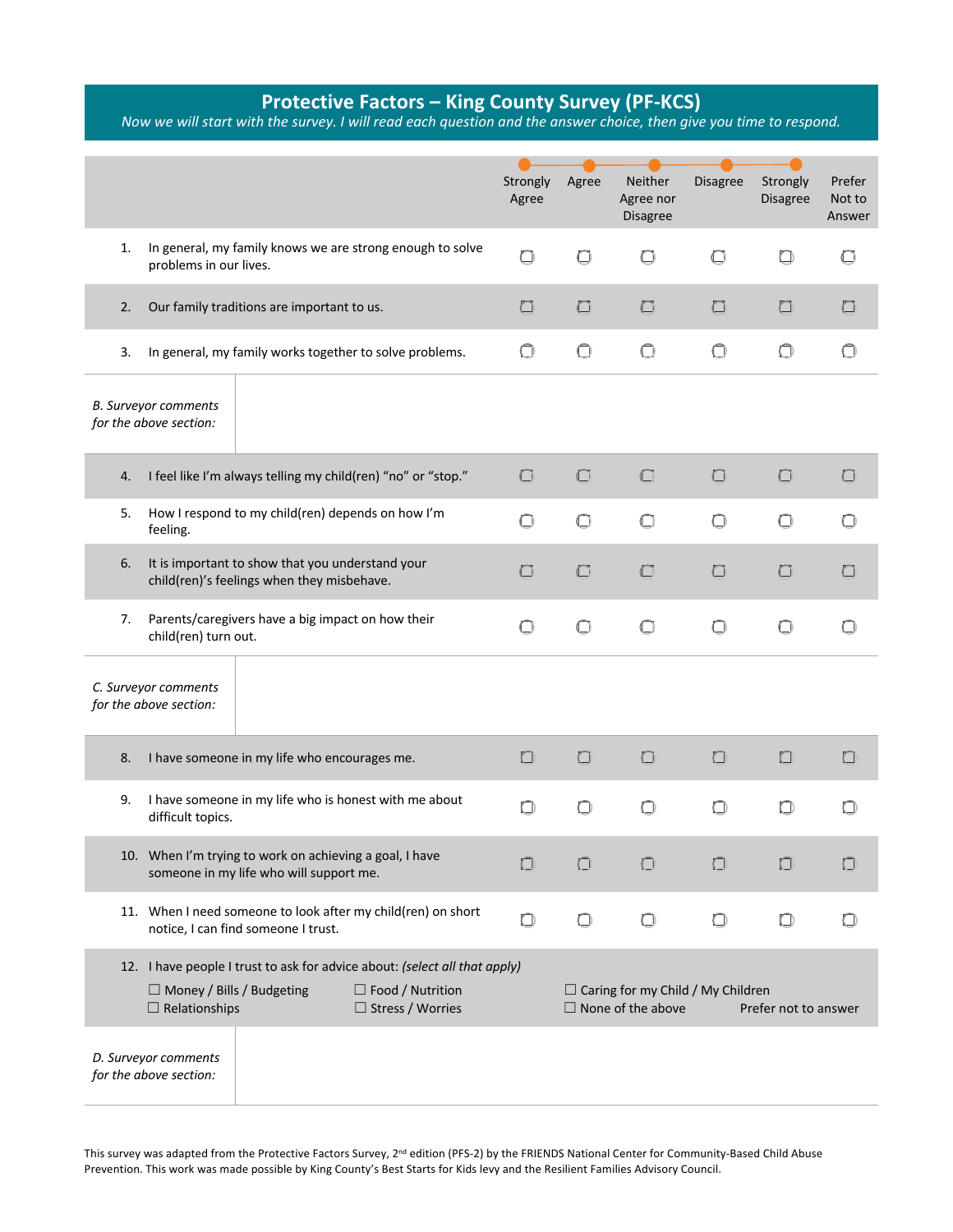# *Sometimes it's hard for families to afford everything they need. The next few questions will ask about this topic.*

|                                                                                        |                                                            |                                                                                                                         | Strongly<br>Agree | Agree | <b>Neither</b><br>Agree nor<br><b>Disagree</b>           | <b>Disagree</b>                                   | Strongly<br><b>Disagree</b> | Prefer<br>Not to<br>Answer |
|----------------------------------------------------------------------------------------|------------------------------------------------------------|-------------------------------------------------------------------------------------------------------------------------|-------------------|-------|----------------------------------------------------------|---------------------------------------------------|-----------------------------|----------------------------|
|                                                                                        | 13. I have trouble affording what I need each month.       |                                                                                                                         | O                 | □     | ∩                                                        | □                                                 | ◘                           |                            |
|                                                                                        | 14. I am able to afford the food I want to feed my family. |                                                                                                                         | □                 | 0     | O                                                        | □                                                 | ◘                           |                            |
| 15. In the past month, were you unable to pay for: (select all that apply)             |                                                            |                                                                                                                         |                   |       |                                                          |                                                   |                             |                            |
| $\Box$ Rent or Mortgage                                                                |                                                            | $\Box$ Utilities or bills (electricity/gas/heat/<br>phone/internet, etc.)                                               |                   |       | shared rides)                                            | $\Box$ Transportation (including gas, bus passes, |                             |                            |
| $\Box$ Childcare / daycare                                                             |                                                            | $\Box$ Medicine, medical expenses, mental<br>health services, co-pays                                                   |                   |       |                                                          | $\Box$ I was able to pay for all of these         |                             |                            |
| $\Box$ Groceries/food (including<br>baby formula/diapers)                              |                                                            | $\Box$ Basic household or personal hygiene<br>items (including clothes/shoes)                                           |                   |       | Prefer not to answer                                     |                                                   |                             |                            |
|                                                                                        | 16. In the past year, have you: (select all that apply)    |                                                                                                                         |                   |       |                                                          |                                                   |                             |                            |
| or dental care for you or your<br>family                                               | $\Box$ Delayed or not gotten medical                       | $\Box$ Moved in with other people, even<br>temporarily, because you could not afford<br>to pay rent, mortgage, or bills |                   |       | $\Box$ None of these apply to me<br>Prefer not to answer |                                                   |                             |                            |
| or apartment                                                                           | $\Box$ Been evicted from your home                         | $\Box$ Lost access to your regular<br>transportation (e.g., vehicle totaled or<br>repossessed)                          |                   |       |                                                          |                                                   |                             |                            |
| $\Box$ Lived at a shelter, in a<br>hotel/motel, in an abandoned<br>building or vehicle |                                                            | $\Box$ Been unemployed when you really<br>needed and wanted a job                                                       |                   |       |                                                          |                                                   |                             |                            |
| E. Surveyor comments<br>for the above section:                                         |                                                            |                                                                                                                         |                   |       |                                                          |                                                   |                             |                            |

*The following section focuses on your experiences so far in this program or organization. Your answers to these questions can help staff improve services for you and others like you, so your honest feedback is appreciated.*

|                                                                                                      | Strongly<br>Agree | Agree  | <b>Neither</b><br>Agree nor<br><b>Disagree</b> | <b>Disagree</b> | Strongly<br><b>Disagree</b> | Prefer<br>Not to<br>Answer |
|------------------------------------------------------------------------------------------------------|-------------------|--------|------------------------------------------------|-----------------|-----------------------------|----------------------------|
| 17. When I talk to staff from this program about my problems,<br>they just don't seem to understand. | O                 | □      | ⊓                                              | ⋂               | O                           |                            |
| 18. The staff from this program genuinely care about me.                                             | $\Box$            | П      | n                                              | n               | $\Box$                      |                            |
| 19. The staff from this program have respect for me.                                                 | ധ                 |        |                                                | ◘               | ▢                           |                            |
| 20. The staff from this program help me when I need it.                                              | $\Box$            | $\Box$ |                                                | O               | $\Box$                      |                            |
| F. Surveyor comments for<br>the above section:<br>$\cdot$ $\cdot$ $\cdot$                            |                   |        | .                                              |                 |                             |                            |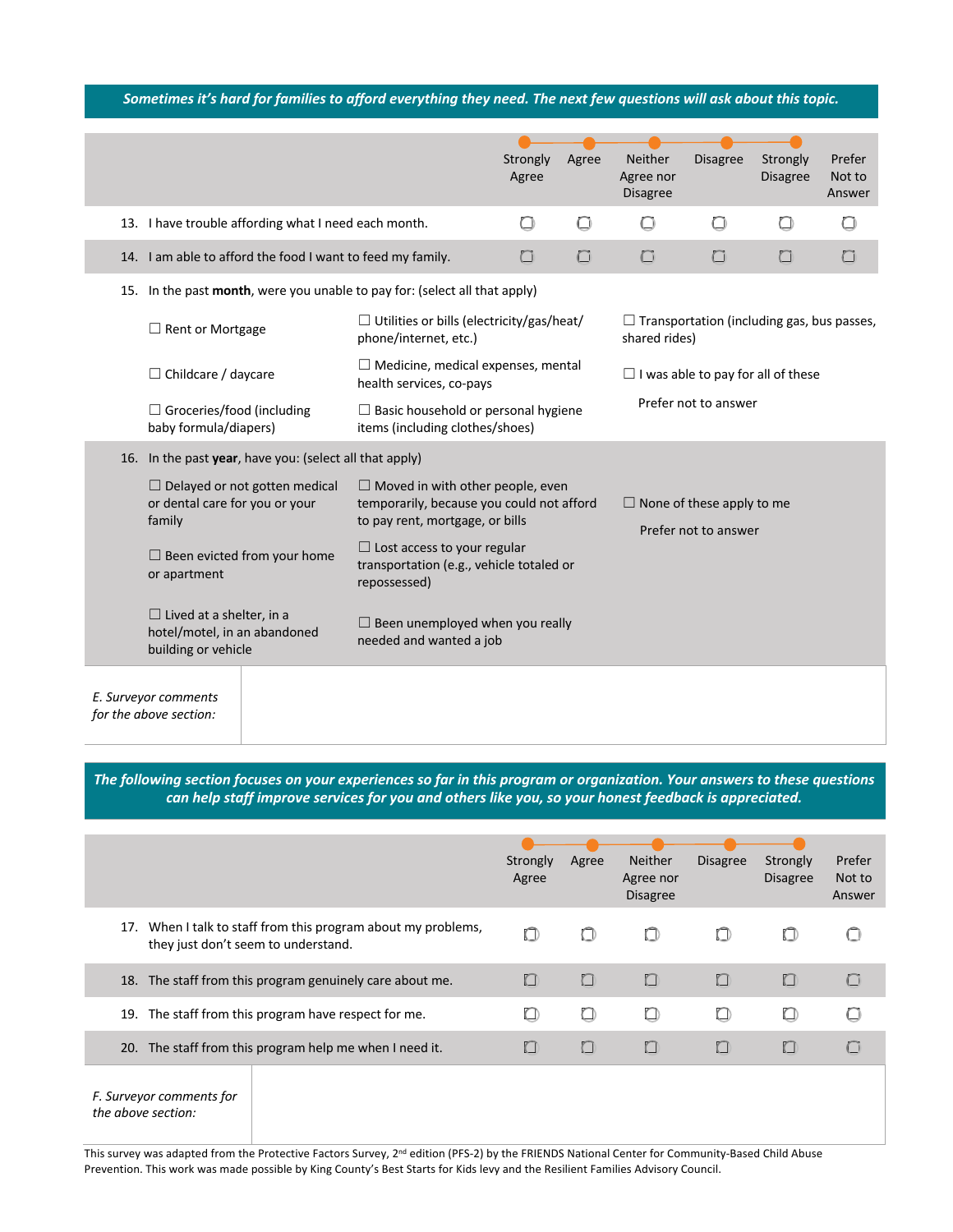| <b>Additional Items to Test (New in 2022)</b>                       |                   |         |                                         |                 |                             |                            |
|---------------------------------------------------------------------|-------------------|---------|-----------------------------------------|-----------------|-----------------------------|----------------------------|
| The last few questions will focus on you and your family.           |                   |         |                                         |                 |                             |                            |
|                                                                     | Strongly<br>Agree | Agree   | Neither<br>Agree nor<br><b>Disagree</b> | <b>Disagree</b> | Strongly<br><b>Disagree</b> | Prefer<br>Not to<br>Answer |
| 21. In general, my family stays hopeful even in difficult times.    |                   | ŧΡ      | (1                                      | ∩               | Ο                           |                            |
| My family is able to find time for things that matter to us.<br>22. |                   | $($ $ $ |                                         |                 |                             |                            |

| <b>Participant Reflection Questions</b>                                                                                                                         |
|-----------------------------------------------------------------------------------------------------------------------------------------------------------------|
| Now I want to ask you a few questions about what we just talked about.                                                                                          |
| Were any questions<br>If yes, which<br>$\Box$ Yes<br>2.<br>1.<br>hard to answer?<br>questions?<br>$\Box$ No                                                     |
| Can you explain what was hard about the questions you<br>3.<br>mentioned?                                                                                       |
| Where there any<br>4.<br>$\Box$ Yes<br>If yes, which<br>5.<br>questions you did not<br>$\Box$ No<br>questions?<br>feel like answering?                          |
| If yes, can you explain why you felt you didn't want to<br>6.<br>answer those questions?                                                                        |
| 7. Where there any questions that we didn't ask about you,<br>your family or your children that would have let you share<br>something that is important to you? |
| Were there any questions that we should not have asked?<br>8.                                                                                                   |
| 9.<br>Do you have any suggestions for what would make the<br>survey-taking process better for you?                                                              |
| G. Surveyor comments<br>for the above section:                                                                                                                  |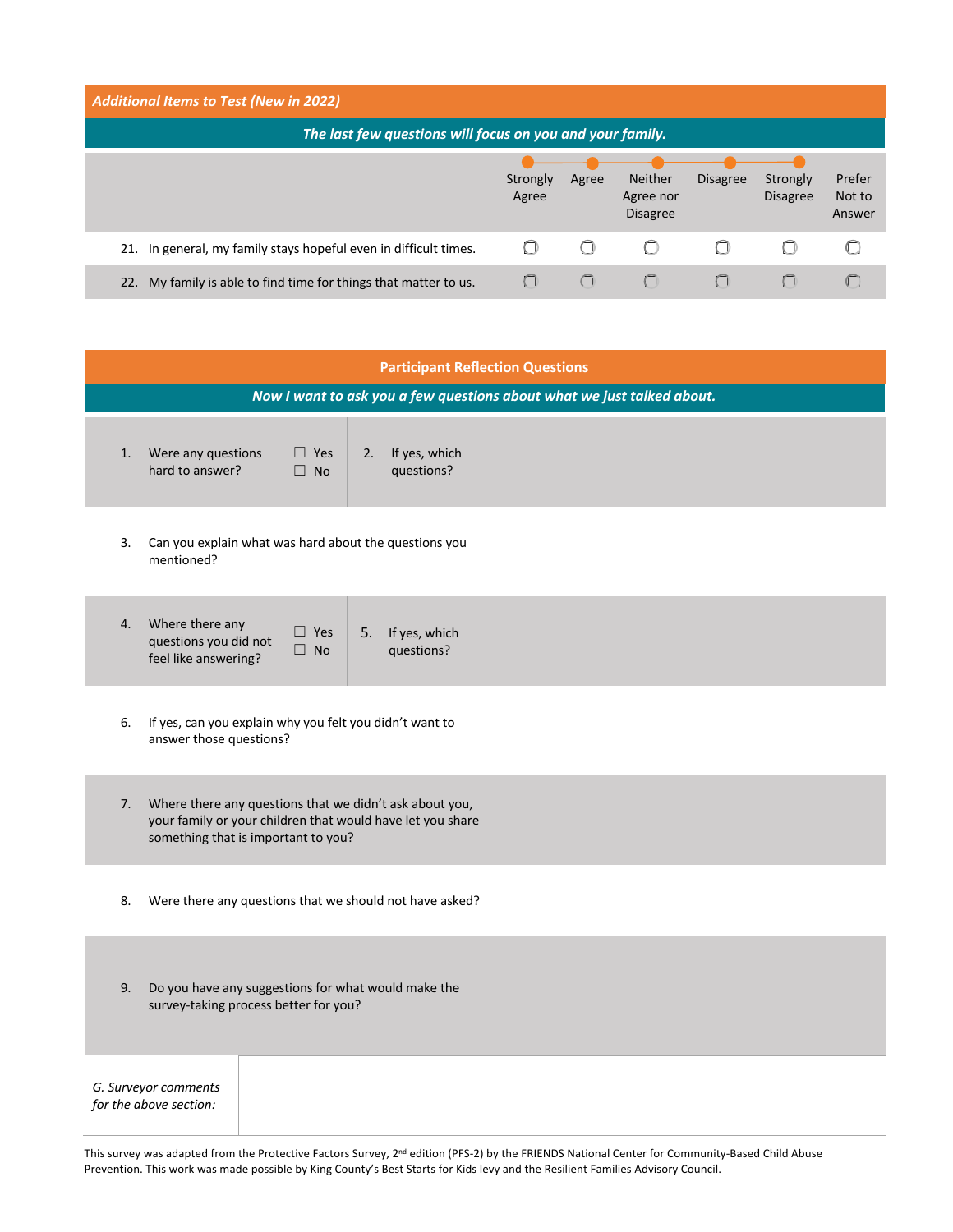| $\Box$ Other:<br>Woman<br>$\Box$ Non-Binary<br>23. Gender Identity<br>$\Box$ Prefer not to answer<br>(fillin)<br>$\Box$ Two-Spirit<br>Man<br>$\Box$<br>Prefer not to answer<br>24. Age (in years)<br>$\Box$<br>25. Primary language<br>$\Box$ Prefer not to answer<br>spoken at home:<br>$\Box$ Yes<br>26. Child with a disability<br>No<br>Prefer not to answer<br>$\Box$<br>in your care?<br>Unsure<br>$\Box$<br>27. How do you self-identify<br>Prefer not to answer<br>your race or ethnicity? |  |
|----------------------------------------------------------------------------------------------------------------------------------------------------------------------------------------------------------------------------------------------------------------------------------------------------------------------------------------------------------------------------------------------------------------------------------------------------------------------------------------------------|--|
|                                                                                                                                                                                                                                                                                                                                                                                                                                                                                                    |  |
|                                                                                                                                                                                                                                                                                                                                                                                                                                                                                                    |  |
|                                                                                                                                                                                                                                                                                                                                                                                                                                                                                                    |  |
|                                                                                                                                                                                                                                                                                                                                                                                                                                                                                                    |  |
|                                                                                                                                                                                                                                                                                                                                                                                                                                                                                                    |  |
| 28. Race/ethnicity details: (please select as many as apply)                                                                                                                                                                                                                                                                                                                                                                                                                                       |  |
| American Indian/Alaska Native<br>Tribal Affiliation (fill in):                                                                                                                                                                                                                                                                                                                                                                                                                                     |  |
| $\Box$ Asian (select details if applicable)<br>$\Box$ Asian Indian<br>$\Box$ Chinese<br>$\Box$ Bangladeshi                                                                                                                                                                                                                                                                                                                                                                                         |  |
| $\Box$ Filipino<br>$\Box$ Indonesian<br>$\Box$ Nepalese<br>$\Box$ Japanese<br>$\Box$ Korean                                                                                                                                                                                                                                                                                                                                                                                                        |  |
| $\Box$ Pakistani<br>$\Box$ Sri Lankan<br>$\Box$ Thai<br>$\Box$ Other (fill in):                                                                                                                                                                                                                                                                                                                                                                                                                    |  |
| $\Box$ Congolese<br>$\Box$ Eritrean<br>Black, African or African American (select details if applicable)                                                                                                                                                                                                                                                                                                                                                                                           |  |
| $\Box$ Ghanaian<br>$\Box$ Ethiopian<br>$\Box$ Haitian<br>$\Box$ Jamaican<br>$\Box$ Kenyan                                                                                                                                                                                                                                                                                                                                                                                                          |  |
| $\Box$ South African<br>$\Box$ Mali<br>$\Box$ Nigerian<br>$\Box$ Senegalese<br>$\Box$ Somali                                                                                                                                                                                                                                                                                                                                                                                                       |  |
| $\Box$ Sudanese<br>$\Box$ Tanzanian<br>$\Box$ Ugandan<br>$\Box$ Other (fill in):                                                                                                                                                                                                                                                                                                                                                                                                                   |  |
| $\Box$ Hispanic, Latinx, or Spanish (select details if applicable)<br>$\Box$ Argentinian<br>$\Box$ Brazilian                                                                                                                                                                                                                                                                                                                                                                                       |  |
| $\Box$ Colombian<br>$\Box$ Chilean<br>$\Box$ Cuban<br>$\Box$ Dominican<br>$\Box$ Guatemalan                                                                                                                                                                                                                                                                                                                                                                                                        |  |
| $\Box$ Panamanian<br>$\Box$ Puerto Rican<br>$\Box$ Mexican or Mexican American<br>$\Box$ Peruvian                                                                                                                                                                                                                                                                                                                                                                                                  |  |
| $\Box$ Salvadorian<br>$\Box$ Spanish<br>$\Box$ Other (fill in):                                                                                                                                                                                                                                                                                                                                                                                                                                    |  |
| Middle Eastern or North African (select details if applicable)<br>$\Box$ Afghan<br>$\Box$ Algerian                                                                                                                                                                                                                                                                                                                                                                                                 |  |
| $\Box$ Armenian<br>$\Box$ Egyptian<br>$\Box$ Iranian<br>$\Box$ Israeli<br>$\Box$ Iragi                                                                                                                                                                                                                                                                                                                                                                                                             |  |
| $\Box$ Saudi Arabia<br>$\Box$ Lebanese<br>$\Box$ Libyan<br>$\Box$ Moroccan<br>$\Box$ Palestinian                                                                                                                                                                                                                                                                                                                                                                                                   |  |
| $\Box$ Syrian<br>$\Box$ Tunisian<br>$\Box$ Turkish<br>$\Box$ Other (fill in):                                                                                                                                                                                                                                                                                                                                                                                                                      |  |
| $\Box$ Native Hawaiian or Other Pacific Islander (select details if applicable)<br>$\Box$ Chamorro<br>$\Box$ Fijian                                                                                                                                                                                                                                                                                                                                                                                |  |
| $\Box$ Mariana Islander<br>$\Box$ Marshallese<br>$\Box$ Native Hawaiian<br>$\Box$ Palauan<br>$\Box$ Samoan                                                                                                                                                                                                                                                                                                                                                                                         |  |
| $\Box$ Tahitian<br>$\Box$ Tokelauan<br>$\Box$ Other (fill in):<br>$\Box$ Tongan                                                                                                                                                                                                                                                                                                                                                                                                                    |  |
| $\Box$ Dutch<br>$\Box$ English<br>$\Box$ White (select details if applicable)                                                                                                                                                                                                                                                                                                                                                                                                                      |  |
| $\Box$ Italian<br>$\Box$ French<br>$\Box$ German<br>$\Box$ Greek<br>$\Box$ Irish                                                                                                                                                                                                                                                                                                                                                                                                                   |  |
| $\Box$ Polish<br>$\Box$ Russian<br>$\Box$ Ukrainian<br>$\Box$ Other (fill in):                                                                                                                                                                                                                                                                                                                                                                                                                     |  |
| Prefer not to answer                                                                                                                                                                                                                                                                                                                                                                                                                                                                               |  |
| H. Surveyor comments<br>for the above section:<br><b>Survey Wrap Up</b>                                                                                                                                                                                                                                                                                                                                                                                                                            |  |

- Thank the participant for their time and insights.
- Compensate the participants with the gift card and let them know they will be automatically entered in a \$100 gift card drawing.
- Conclude the interview.

# # # # End of Participant Survey # # #